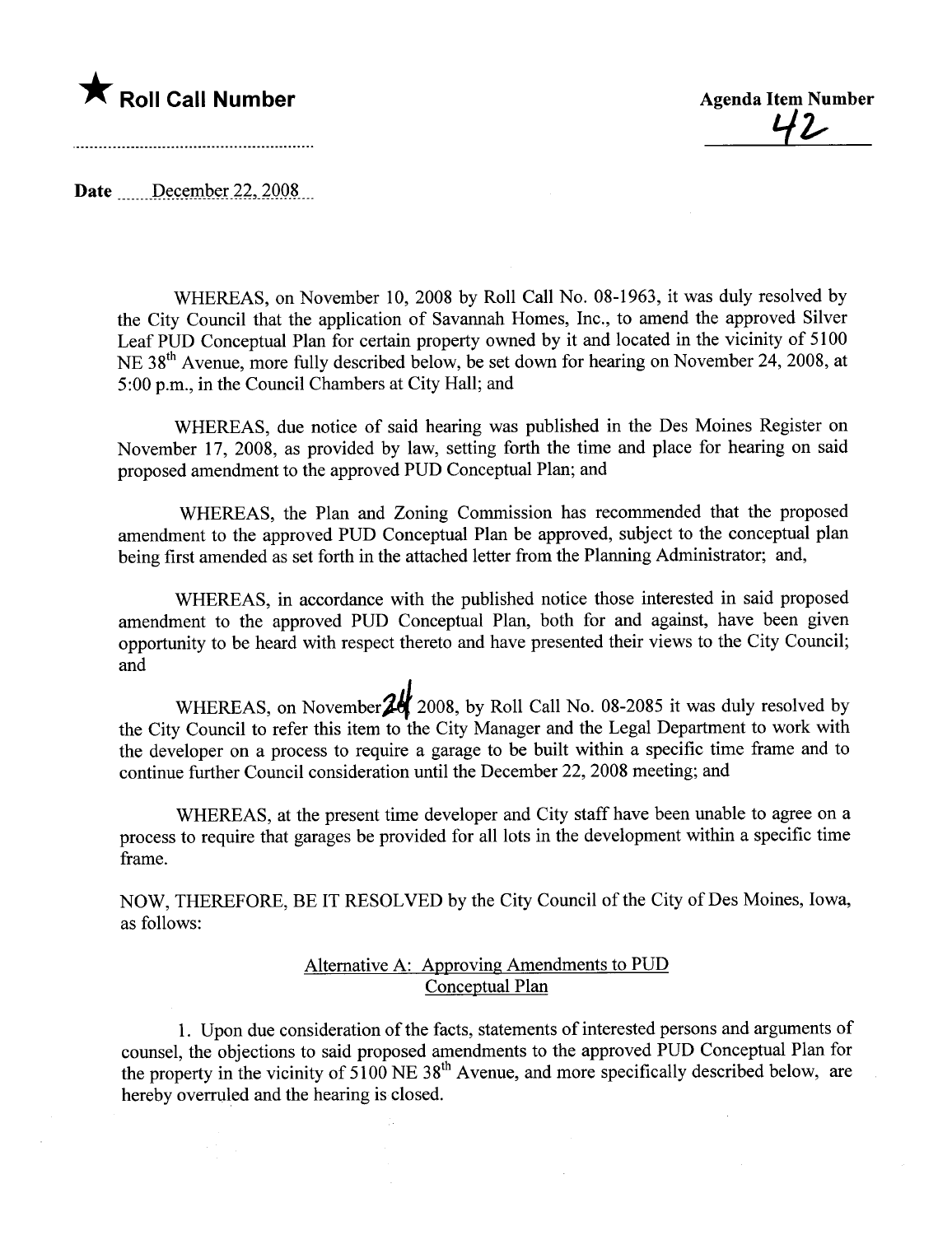

42

Date  $\_$  December 22, 2008

Beginning at the south  $\frac{1}{4}$  corner of said section 22; thence north 0°09'40" east along the west line of said southeast  $\frac{1}{4}$ , a distance of 1327.07 feet to the northwest  $\frac{1}{4}$  of the south  $\frac{1}{2}$  of said southeast  $\frac{1}{4}$ ; thence continuing north 0° 09'40" east along said west line, 66.00 feet; thence south  $26^{\circ}30'20''$  east, 73.53 feet to a point on the north line of said south  $\frac{1}{2}$  of the southeast  $\frac{1}{4}$ ; thence north 89°39'02" east along said north line, 1216.74 feet; thence south 0°22'00" west, 1342.89 feet to a point on the south line of said southeast  $\frac{1}{4}$ ; thence south 89°37'24" west along said south line, 1244.88 feet to the point of beginning and containing 38.25 acres  $(1,666,173 \text{ s.f.})$ , an Official Plat, all now included in and forming a part of the City of Des Moines, Polk County, Iowa

2. The proposed amended PUD Conceptual Plan is hereby found to be in conformance with the Des Moines 2020 Community Character Land Use Plan, subject to the conditions identified below.

3. The amended PUD Conceptual Plan for the Property described above, which is on fie in the Community Development Department, is hereby approved, subject to the plan being first amended to satisfy the conditions recommended by the Plan and Zoning Commission as set forth in the attached letter from the Planning Administrator, and subject to approval of such amendments by the Community Development Director.

MOVED by\_\_\_\_\_\_\_\_\_\_\_\_\_\_\_\_ to approve the amendments.

## Alternative B Denying Amendments to PUD Conceptual Plan

Upon due consideration of the facts, statements of interested persons and arguments of council, the proposed amendments to the approved PUD Conceptual Plan for the property in the vicinity of  $5100 \text{ NE } 38^{\text{th}}$  Avenue, more specifically described as:

Beginning at the south  $\frac{1}{4}$  corner of said section 22; thence north 0°09'40" east along the west line of said southeast  $\frac{1}{4}$ , a distance of 1327.07 feet to the northwest  $\frac{1}{4}$  of the south  $\frac{1}{2}$  of said southeast  $\frac{1}{4}$ ; thence continuing north 0° 09'40" east along said west line, 66.00 feet; thence south  $26^{\circ}30'20''$  east, 73.53 feet to a point on the north line of said south  $\frac{1}{2}$  of the southeast  $\frac{1}{4}$ ; thence north 89°39'02" east along said north line, 1216.74 feet; thence south 0°22'00" west, 1342.89 feet to a point on the south line of said southeast  $\frac{1}{4}$ ; thence south 89°37'24" west along said south line, 1244.88 feet to the point of beginning and containing 38.25 acres  $(1,666,173 \text{ s.f.})$ , an Official Plat, all now included in and forming a part of the City of Des Moines, Polk County, Iowa

 $\mathcal{L}_{\mathcal{L}}$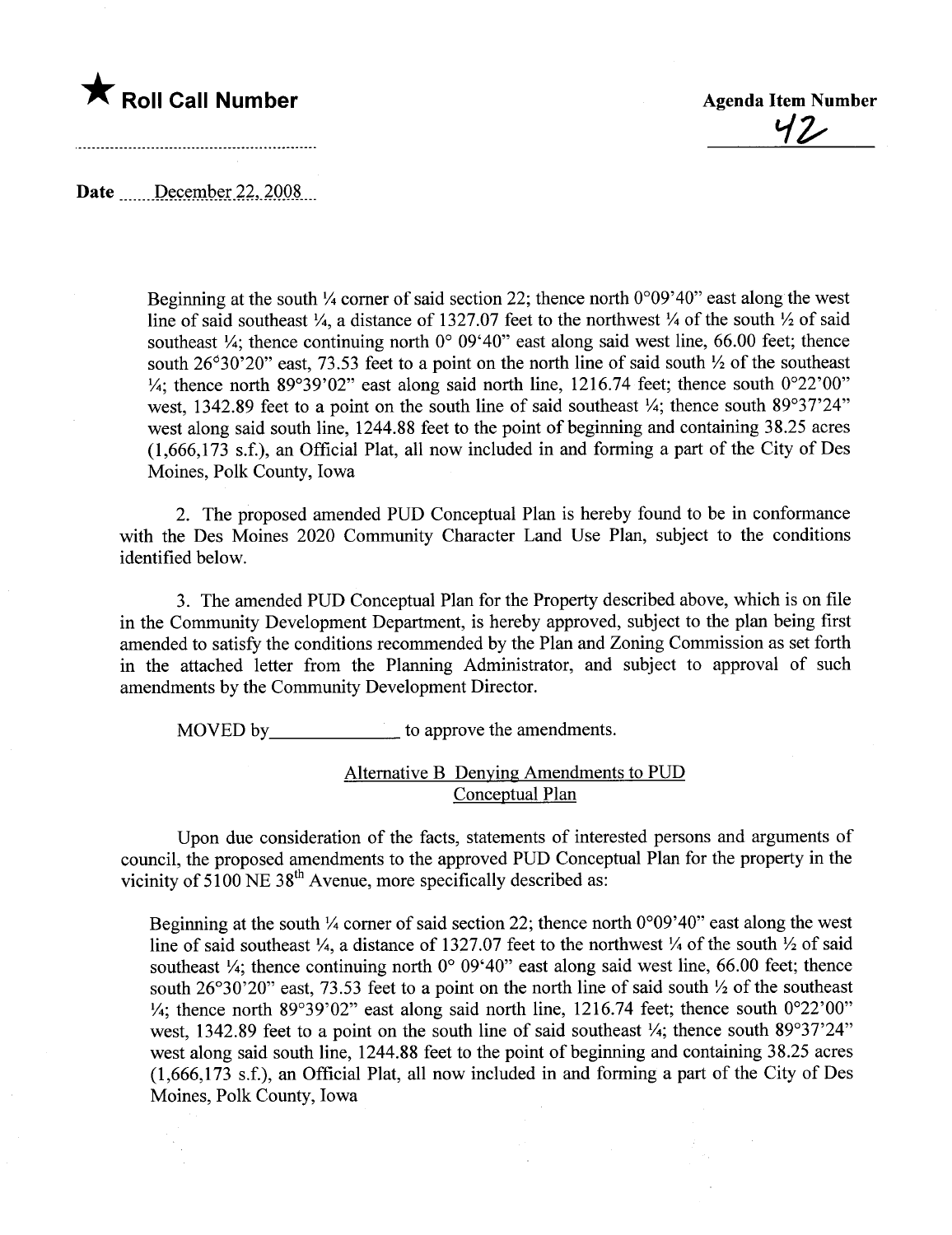# \* Roll Call Number Agenda Item Number

42

Date \_\_\_\_\_\_December 22, 2008

are hereby denied.

MOVED by \_\_\_\_\_\_\_\_\_\_\_\_\_\_\_\_ to deny the amendments.

FORM APPROVED:

Michael F. Kelley **Assistant City Attorney** 

G:\USERS\CRNoah\MFK\Rezoning\Savannah Homes - PUD plan amendment.doc

 $\overline{\phantom{a}}$ 

| <b>COUNCIL ACTION</b> | <b>YEAS</b> | <b>NAYS</b> | <b>PASS</b> | <b>ABSENT</b>   | <b>CERTIFICATE</b>                                                                                   |
|-----------------------|-------------|-------------|-------------|-----------------|------------------------------------------------------------------------------------------------------|
| <b>COWNIE</b>         |             |             |             |                 |                                                                                                      |
| <b>COLEMAN</b>        |             |             |             |                 | I, DIANE RAUH, City Clerk of said City hereby                                                        |
| <b>HENSLEY</b>        |             |             |             |                 | certify that at a meeting of the City Council of<br>said City of Des Moines, held on the above date, |
| <b>KIERNAN</b>        |             |             |             |                 | among other proceedings the above was adopted.                                                       |
| <b>MAHAFFEY</b>       |             |             |             |                 |                                                                                                      |
| <b>MEYER</b>          |             |             |             |                 | IN WITNESS WHEREOF, I have hereunto set my<br>hand and affixed my seal the day and year first        |
| <b>VLASSIS</b>        |             |             |             |                 | above written.                                                                                       |
| <b>TOTAL</b>          |             |             |             |                 |                                                                                                      |
| <b>MOTION CARRIED</b> |             |             |             | <b>APPROVED</b> |                                                                                                      |
|                       |             |             |             |                 |                                                                                                      |
|                       |             |             |             | Mayor           | <b>City Clerk</b>                                                                                    |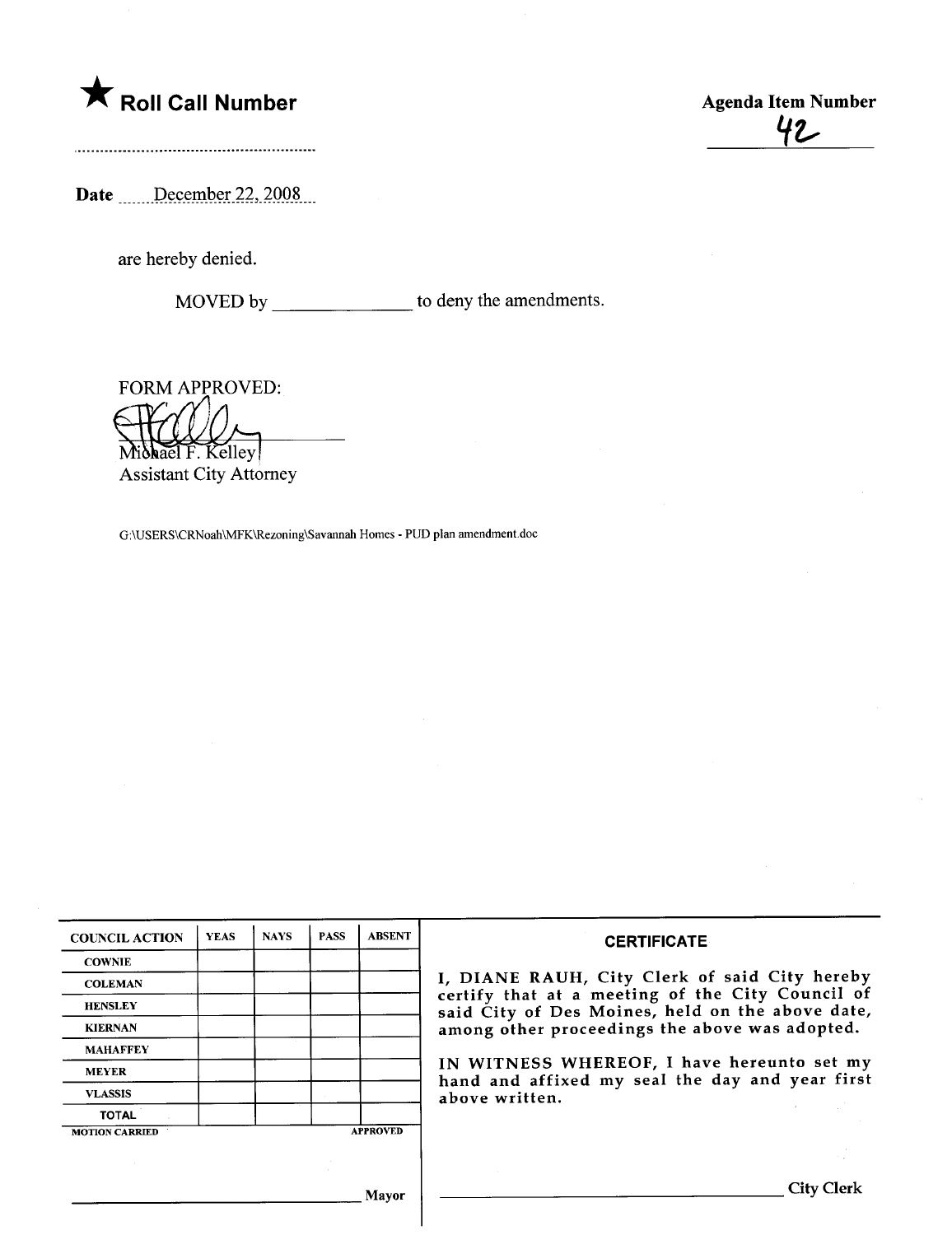$\blacktriangledown$  Roll Call Number **DI-2085** .. ..\_\_f2~ \_ ~\_ \_ ?:J;?l-l?.. -- \_.. ..oo\_..-

Agenda Item Number

Date November 24, 2008

WHEREAS, on November 10, by Roll Call No. 08-1963, it was duly resolved by the City Council that the application of Savanah Homes, Inc., to amend the approved Silver Leaf PUD Conceptual Plan for certain property owned by it and located in the vicinity of 5100 NE  $38<sup>th</sup>$ Avenue, more fully described below, be set down for hearng on November 24, 2008, at 5:00 p.m., in the Council Chambers at City Hall; and

WHEREAS, due notice of said hearing was published in the Des Moines Register on November 17, 2008, as provided by law, setting forth the time and place for hearing on said proposed amendment to the approved PUD Conceptual Plan; and

WHREAS, the Plan and Zoning Commission has recommended that the proposed amendment to the approved PUD Conceptual Plan be approved, subject to the conceptual plan being first amended as set forth in the attached letter from the Planning Administrator; and,

WHREAS, in accordance with the published notice those interested in said proposed amendment to the approved PUD Conceptual Plan, both for and against, have been given opportunity to be heard with respect thereto and have presented their views to the City Council; NOW, THEREFORE,

BE IT RESOLVED by the City Council of the City of Des Moines, Iowa, as follows:

1. Upon due consideration of the facts, statements of interested persons and arguments of counsel, the objections to said proposed amendments to the approved PUD Conceptual Plan for the property in the vicinity of 5100 NE 38<sup>th</sup> Avenue, and more specifically described below, are hereby overruled and the hearing is closed.

Beginning at the south  $\frac{1}{4}$  corner of said section 22; thence north 0°09'40" east along the west line of said southeast  $\frac{1}{4}$ , a distance of 1327.07 feet to the northwest  $\frac{1}{4}$  of the south  $\frac{1}{2}$  of said southeast  $\frac{1}{4}$ ; thence continuing north 0° 09'40" east along said west line, 66.00 feet; thence south 26°30'20" east, 73.53 feet to a point on the north line of said south  $\frac{1}{2}$  of the southeast  $\frac{1}{4}$ ; thence north 89°39'02" east along said north line, 1216.74 feet; thence south 0°22'00" west, 1342.89 feet to a point on the south line of said southeast  $\frac{1}{4}$ ; thence south 89°37'24" west along said south line,  $1244.88$  feet to the point of beginning and containing  $38.25$  acres  $(1,666,173 \text{ s.f.})$ , an Official Plat, all now included in and forming a part of the City of Des Moines, Polk County, Iowa

2. The proposed amended PUD Conceptual Plan is hereby found to be in conformance with the Des Moines 2020 Community Character Land Use Plan, subject to the conditions identified below.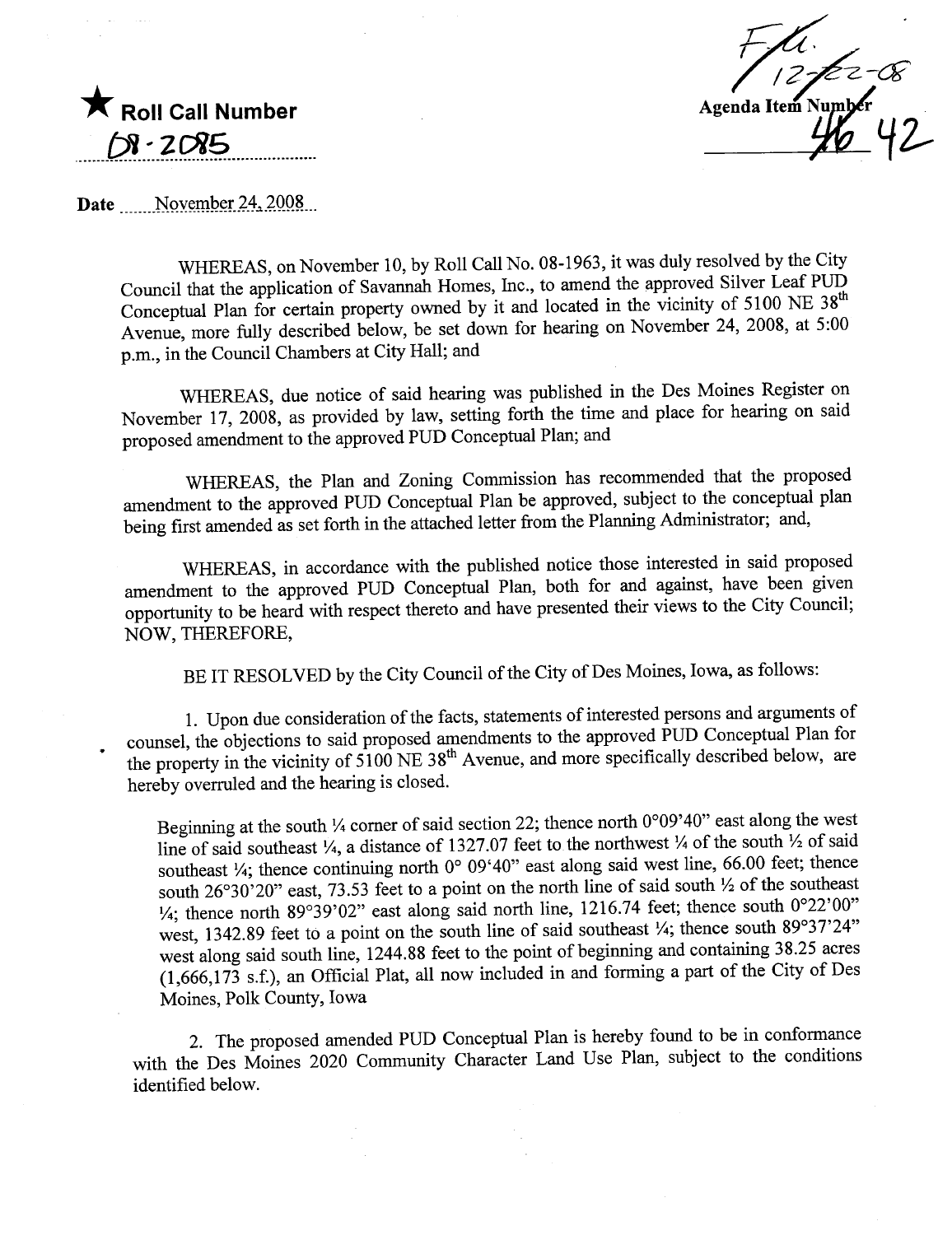

 $1$ **Agenda Item Numb** 

Date ....... November 24, 2008...

3. The amended PUD Conceptual Plan for the Property described above, which is on file in the Community Development Department, is hereby approved, subject to the plan being first amended to satisfy the conditions recommended by the Plan and Zoning Commission as set forth in the attached letter from the Planning Administrator, and subject to approval of such amendments by the Communty Development Director.

 $M$ UV  $M$  by  $M$  and  $M$ MOVED by  $\ell$  **bleman** to continue to December 22, 2008 at 5:00 PM; refer to the City Manager and Legal to work with the developer on a process to require a garage to be built within a specific time frame.

**FORM APPROVED:** 

**Assistant City Attorney** 

G:\USERS\CRNoah\MK\Rezoning\Savanah Homes - PUD plan amendment.doc

| <b>COUNCIL ACTION</b> | <b>YEAS</b> | <b>NAYS</b> | <b>PASS</b> | <b>ABSENT</b>   | <b>CERTIFICATE</b>                                                                                |
|-----------------------|-------------|-------------|-------------|-----------------|---------------------------------------------------------------------------------------------------|
| <b>COWNIE</b>         | بمسمع       |             |             |                 |                                                                                                   |
| <b>COLEMAN</b>        | $\sqrt{}$   |             |             |                 | I, DIANE RAUH, City Clerk of said City hereby<br>certify that at a meeting of the City Council of |
| <b>HENSLEY</b>        | び           |             |             |                 | said City of Des Moines, held on the above date,                                                  |
| <b>KIERNAN</b>        |             |             |             |                 | among other proceedings the above was adopted.                                                    |
| <b>MAHAFFEY</b>       |             |             |             |                 | IN WITNESS WHEREOF, I have hereunto set my                                                        |
| <b>MEYER</b>          | ∽           |             |             |                 | hand and affixed my seal the day and year first                                                   |
| <b>VLASSIS</b>        |             |             |             |                 | above written.                                                                                    |
| <b>TOTAL</b>          |             |             |             |                 |                                                                                                   |
| <b>MOTION CARRIED</b> |             |             |             | <b>APPROVED</b> |                                                                                                   |
|                       |             |             |             |                 |                                                                                                   |
|                       |             |             |             |                 | City Clerk                                                                                        |
|                       |             |             |             |                 |                                                                                                   |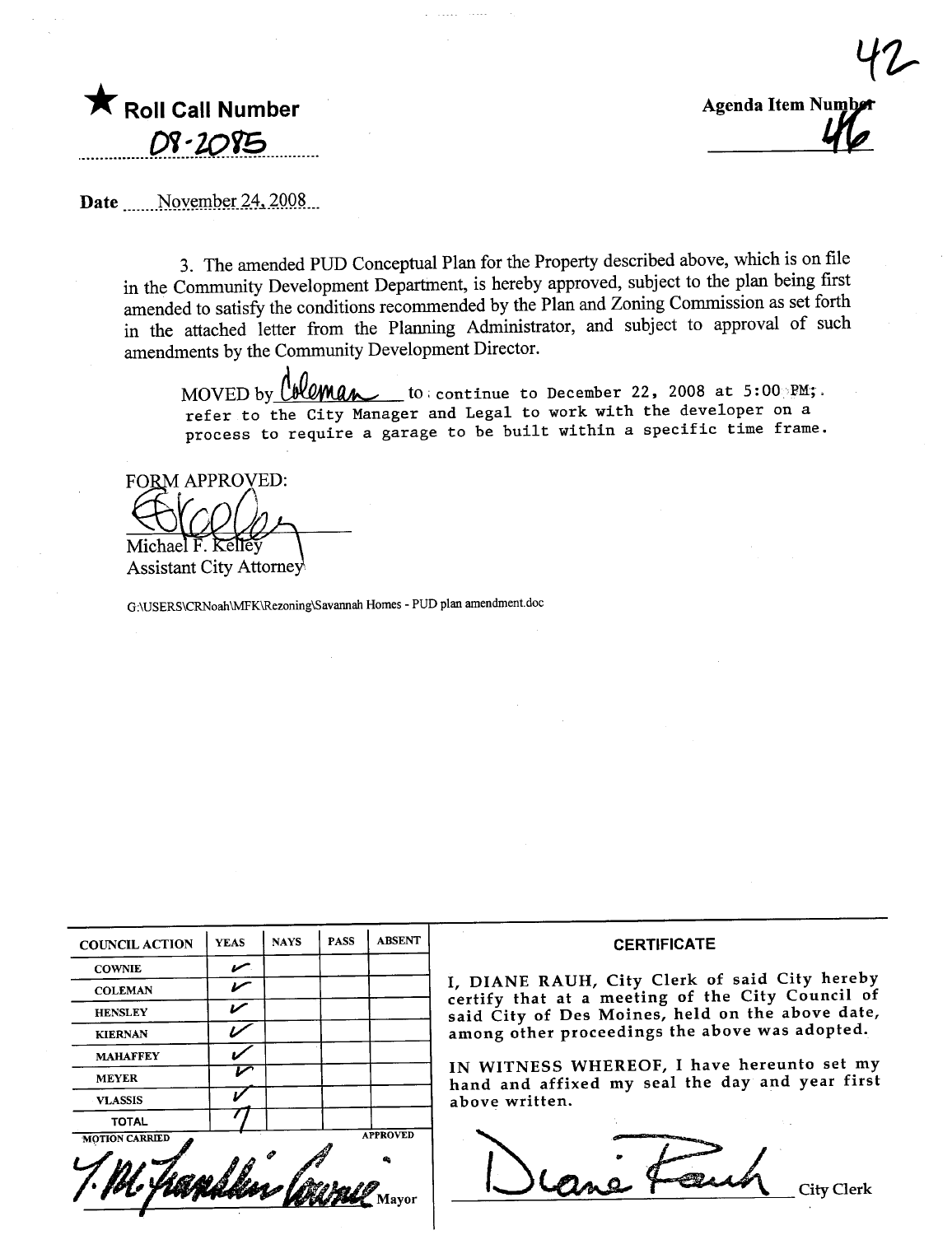|                                                                                                                                                                                                                                                                                                                                                       |                                                              |                    |                                          |                                                                                                                                                                                            |  |                                          |  |            |  | ZOSS                |  |
|-------------------------------------------------------------------------------------------------------------------------------------------------------------------------------------------------------------------------------------------------------------------------------------------------------------------------------------------------------|--------------------------------------------------------------|--------------------|------------------------------------------|--------------------------------------------------------------------------------------------------------------------------------------------------------------------------------------------|--|------------------------------------------|--|------------|--|---------------------|--|
| File #<br>City Council initiated request to reconsider the request from Savannah Homes, Inc.<br>represented by Ted Grob (officer) for optional garages within proposed amendment to<br>ZON2008-00130<br>the Silver Leaf PUD Conceptual Plan for property located at 5100 NE 38th Avenue.<br>Subject property is owned by Central lowa Developers, LC. |                                                              |                    |                                          |                                                                                                                                                                                            |  |                                          |  |            |  |                     |  |
| <b>Description</b><br>of Action                                                                                                                                                                                                                                                                                                                       | Avenue.                                                      |                    |                                          | Reconsider the request from Savannah Homes, Inc. for optional garages within proposed<br>amendment to the Silver Leaf PUD Conceptual Plan for property located at 5100 NE 38 <sup>th</sup> |  |                                          |  |            |  |                     |  |
| 2020 Community<br><b>Character Plan</b>                                                                                                                                                                                                                                                                                                               | Low-Density Residential and Low/Medium Density Residential.  |                    |                                          |                                                                                                                                                                                            |  |                                          |  |            |  |                     |  |
| Horizon 2025<br><b>Transportation Plan</b>                                                                                                                                                                                                                                                                                                            |                                                              |                    | No Planned Improvements.                 |                                                                                                                                                                                            |  |                                          |  |            |  |                     |  |
| <b>Current Zoning District</b>                                                                                                                                                                                                                                                                                                                        |                                                              |                    | "PUD" Planned Unit Development District. |                                                                                                                                                                                            |  |                                          |  |            |  |                     |  |
| <b>Proposed Zoning District</b>                                                                                                                                                                                                                                                                                                                       |                                                              |                    | "PUD" Planned Unit Development District. |                                                                                                                                                                                            |  |                                          |  |            |  |                     |  |
|                                                                                                                                                                                                                                                                                                                                                       | <b>Consent Card Responses</b><br>Inside Area<br>Outside Area |                    |                                          | In Favor                                                                                                                                                                                   |  | Undetermined<br>Not In Favor             |  |            |  | % Opposition<br>N/A |  |
| <b>Plan and Zoning</b><br><b>Commission Action</b>                                                                                                                                                                                                                                                                                                    |                                                              | Approval<br>Denial |                                          | $8 - 3$                                                                                                                                                                                    |  | Required 6/7 Vote of<br>the City Council |  | Yes<br>No. |  | N/A<br>N/A          |  |

Savanah Homes Inc. (Amend Silver Leaf PUD) - 5100 NE 38th Avenue ZON2008-00130

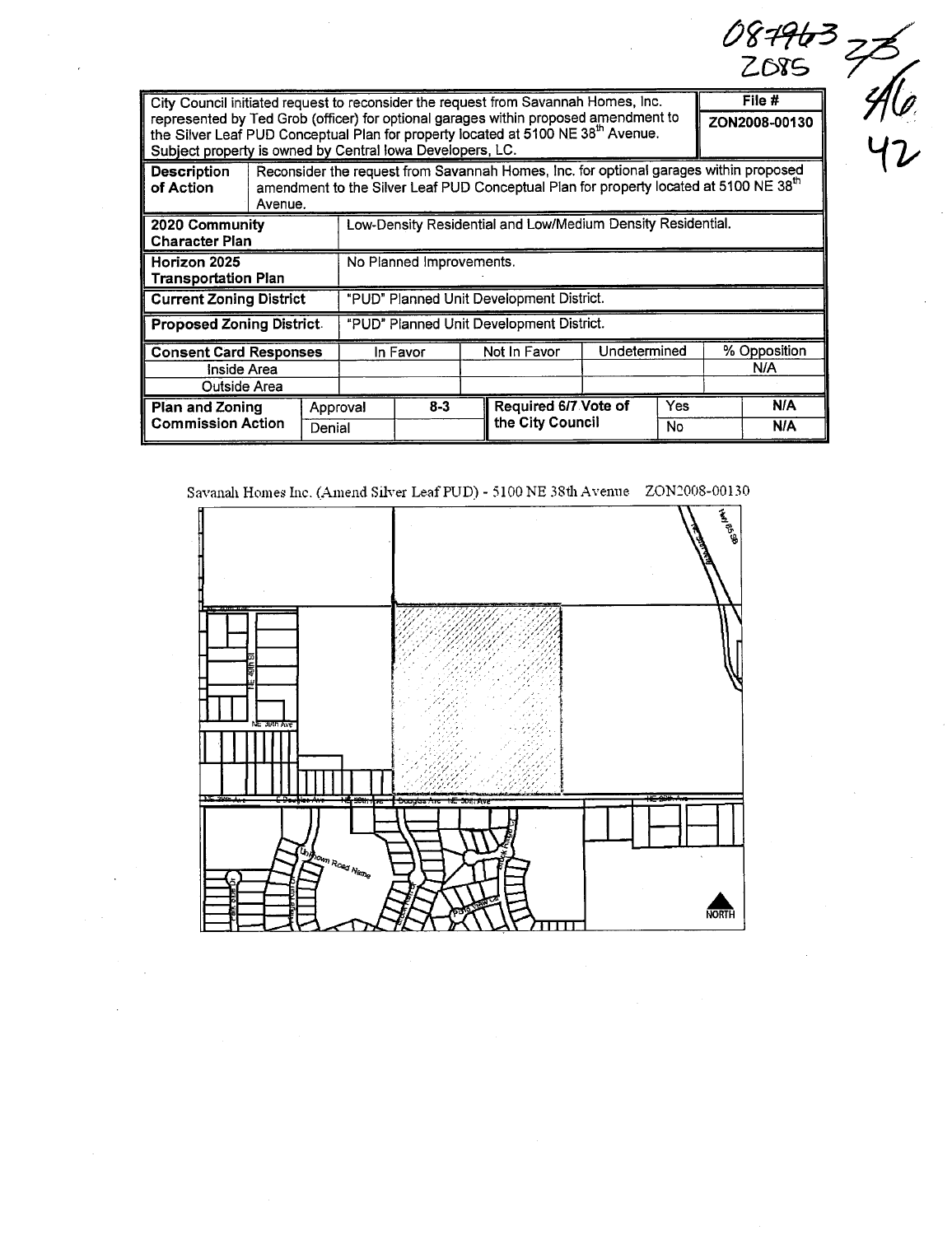REGISTER ORDER NO. 6451

#### ROLL CALL LEGAL BULLETIN BOARD

 $68 - 463$ 

FOLLOW UP 2000

## NOTICE OF HEARING

Notice is hereby given that on November 24,2008, at 5:00 P.M., in the Council Chambers at City Hall at 400 Robert D. Ray Drive, Des Moines, Iowa, a hearing will be held by the City Council concerning a request from Savannah Homes, Inc. represented by Ted Grob (officer), Central Iowa Developers, LC (owner), to amend the Silver Leaf PUD Conceptual Plan for property located at 5100 NE 38<sup>th A</sup>venue to allow reconfiguration of the street, alley, and lot layout, including an increase in the number of lots from 131 to 158 subject to conditions.

The subject property is more specifically deserbed as follows:

Beginning at the south 1/4 corner of said section 22; thence north 0°09'40" east along the west line of said southeast 1/4, a distance of 1327.07 feet to the northwest 1/4 of the south 1/2 of said southeast 1/4; thence continuing north 0° 09'40" east along said west line, 66.00 feet; thence south 26°30'20" east, 73.53 feet to a point on the north line of said south 1/2 of the southeast 1/4; thence north 89°39'02" east along said north line, 1216.74 feet; thence south 0°22'00" west, 1342.89 feet to a point on the south line of said southeast 1/4; thence south 89°37'24" west along said south line, 1244.88 feet to the point of beginning and containing 38.25 acres (1,666,173 s.f.), an Official Plat, all now included in and forming a part of the City of Des Moines, Polk County, Iowa.

At the above designated time and place, opportunity to be heard will be given to proponents and opponents of the proposed rezoning.

CITY OF DES MOINES, IOWA

By: T.M. Franklin Cownie, Mayor

ATTEST: Diane Rauh, City Clerk

Published in the Des Moines Register on November 17, 2008.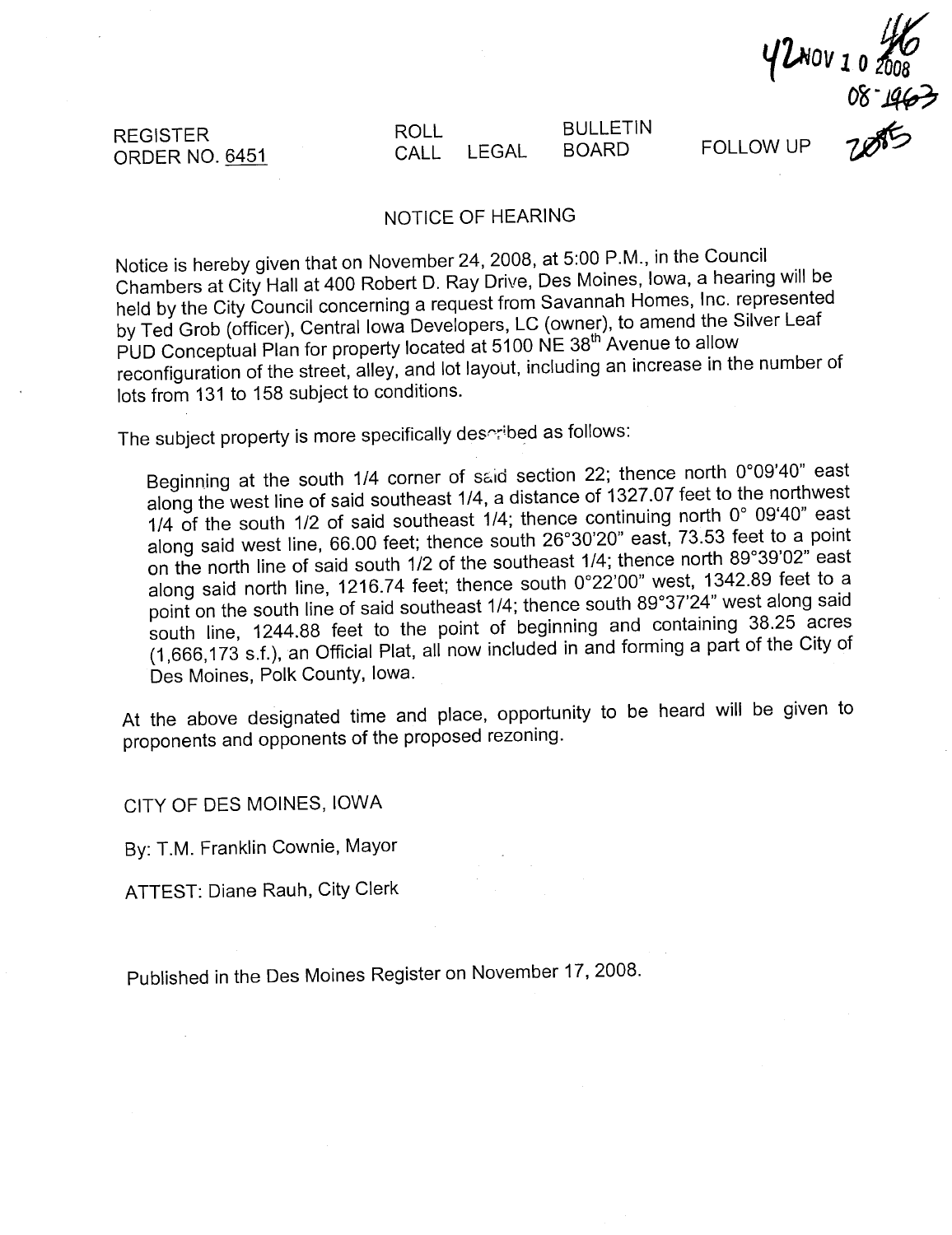November 7, 2008

 $I$ nvanı be $\bm{r}$  II. Agenda Item Roll Call # $\ell$  $20 - 46$ 

Honorable Mayor and City Council City of Des Moines, Iowa

Members:

Communication from the City Plan and Zoning Commission advising that at their meeting held November 6, 2008, the following action was taken:

## COMMISSION RECOMMENDATION:

After public hearing, the members voted 8-3 as follows:

| <b>Commission Action:</b> | Yes | <b>Nays</b> | Pass | Absent |
|---------------------------|-----|-------------|------|--------|
| Leisha Barcus             | X   |             |      |        |
| JoAnne Corigliano         | X   |             |      |        |
| <b>Shirley Daniels</b>    | X   |             |      |        |
| Jacqueline Easley         | X   |             |      |        |
| Dann Flaherty             |     | Х           |      |        |
| <b>Bruce Heilman</b>      |     |             |      | Х      |
| <b>Ted Irvine</b>         | Χ   |             |      |        |
| Jeffrey Johannsen         | Χ   |             |      |        |
| Greg Jones                | Х   |             |      |        |
| <b>Frances Koontz</b>     |     |             |      | X      |
| Jim Martin                |     | Х           |      |        |
| <b>Brian Millard</b>      |     |             |      |        |
| Mike Simonson             |     |             |      | x      |
| <b>Kent Sovern</b>        | х   |             |      |        |

AFFIRMATION of the previous Plan & Zoning recommendation to allow optional garages on interior lots served by alleys (no shed required).

(ZON2008-00130)

## STAFF RECOMMENDATION TO P& Z COMMISSION

Staff recommends that garages remain optional for units having rear loaded access on a private alley, but recommends that a further condition be added to the Conceptual Plan for Silver Leaf that units not providing garages must provide a minimum 80 square foot storage building subject to the following:

- 1. Exterior materials that are compatible with the principal dwellng such as lap siding (or vinyl lap-style) and shingled roof materiaL.
- 2. No storage building shall be located outside the rear yard and shall be no closer than five feet to any property line.
- 3. Any storage building not requiring a building permit shall be constructed on an adequate foundation system or anchored to resist common wind loads.



ARMORY BUILDING 602 ROBERT D. RAY DRIVE DES MOINES, IOWA 50309-1881 (515) 283-4182

> ALL-AMERICA CITY 1949,1976,1981 2003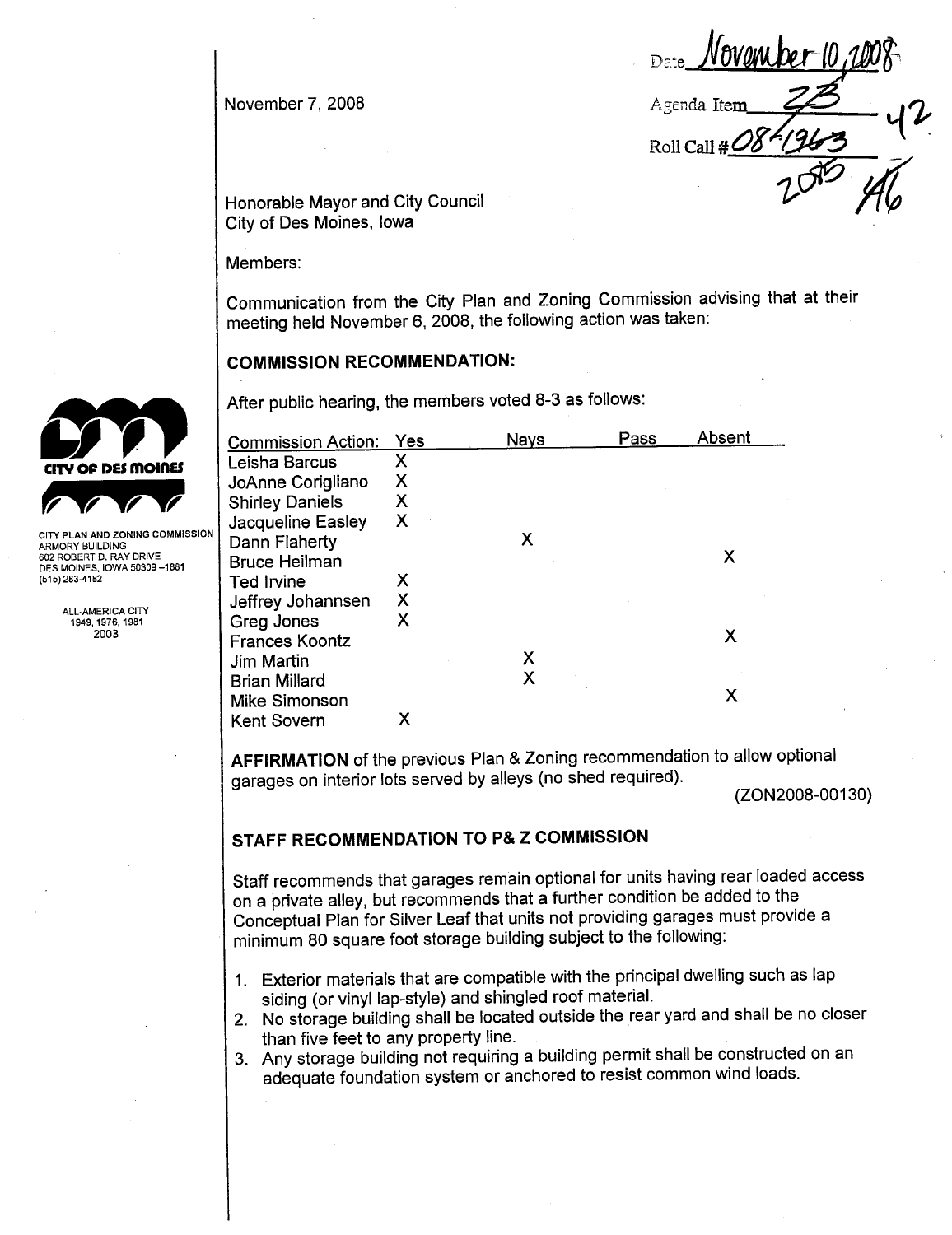### STAFF REPORT

#### i. GENERAL INFORMATION

- 1. Purpose of Request: Reconsideration by the Commission of a previous recommendation to allow optional garages on lots interior to the development that have access onto private alleys. Staff suggests that the developer provide a minimum 80 square feet storage shed on each lot that does not provide a garage.
- 2. Size of Site: 38.25 acres.
- 3. Existing Zoning (site): "PUD" Planned Unit Development.
- 4. Existing Land Use (site): Vacant agricultural land.
- 5. Adjacent Land Use and Zoning:

North - "A-1", Use is vacant agricultural use.

South - "PUD" (Brook Run), Uses are mixed density residential dwellings.

East - "PUD" (Brook Run North), Use is vacant agricultural use.

West - "A-1" & "S" Suburban District (Polk County), Uses are vacant agricultural use and single-family residential dwellings.

- 6. General NeighborhoodlArea Land Uses: The proposed development is located in the northeast portion of the City in an area that contains a mix of urban and rural residential development, agricultural land and commercial uses.
- 7. Applicable Recognized Neighborhood(s): N/A.
- 8. Relevant Zoning History: The subject property was rezoned to "PUD" District on August 20, 2007 with approval of the Silver Leaf PUD Conceptual Plan. The subject property adjoins land to the east that was rezoned by the City Council on July 14, 2008 to "PUD" District for "Brook Run North" to allow 20 acres of medium density residential, 16.5 acres of low/medium density residential, and 1.3 acres of neighborhood commerciaL.

On September 18, 2008, the Plan & Zoning Commission reviewed a requested amendment to the Silver Leaf PUD Conceptual Plan to allow reconfiguration of the street, alley, and lot layout, including an increase in the number of lots from 131 to 158, including 139 residential and 19 lots for two-family residentiaL. The Commission recommended approval of including an increase in the number of lots from 131 to 158, including 139 lots for single-family the amendment subject to the following:

- 1. Addition of a note stating that each builder/owner is responsible for lot maintenance, erosion control and adhering to all EPA and DNR standards.
- 2. One additional tree per two lots, which means 1 street tree per lot and 79 additional trees throughout the development.
- 3. Provision of a temporary turnaround for emergency apparatus on the north end of the north/south collector street.
- 4. The northernmost east/west street shall have a 26-foot back to back paved width.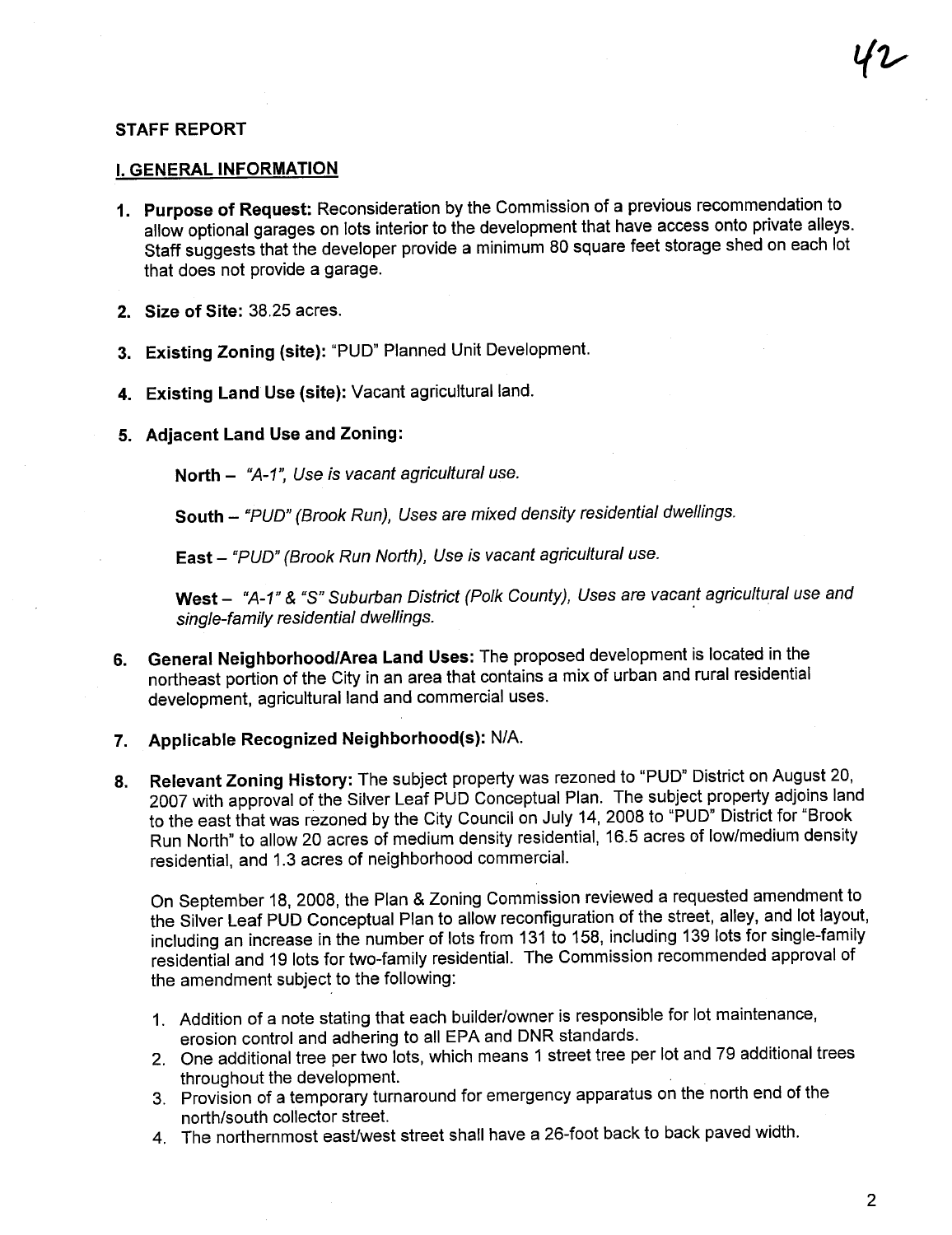$(8 - 20)$ 

42

- 5. Inclusion of a statement describing how a second public street connection to NE 38th Avenue would be achieved in the future to accommodate development of land adjoining to the west.
- 6. Revise the emergency fire access drive to indicate its width (min. 20 feet) and that it have a dustless surface (not gravel) such as recycled asphalt product.
- 7. Provision of the following:
	- a. Each single-family dwelling unit with street loaded access shall have a private garage, whether attached or detached, with rear loaded lots having an optional garage, thereby removing the note #5 on additional conditions.
	- b. The roof on any home constructed shall be of architectural type shingles or cedar shakes. Note #10 shall be revised to remove the abilty to have standard asphalt shingles.
	- c. Remove the provision in note #11 (f) allowing review by the Zoning Board of Adjustment.

The City Council received the recommendation on October 13, 2008 and referred it back to the Commission to review the recommendation for allowance of optional garages on interior lots within the development that have access to private alleys.

- 9. 2020 Community Character Land Use Plan Designation: The subject property is identified within the Des Moines' 2020 Community Character Plan future land use plan as Low Density Residential and Low/Medium Density ResidentiaL.
- 10. Applicable Regulations: The Commission reviews all proposals to amend zoning regulations or zoning district boundaries within the City of Des Moines. Such amendments must be in conformance with the comprehensive plan for the City and designed to meet the criteria in §414.3 of the Iowa Code. The Commission may recommend that certain conditions be applied to the subject property if the property owner agrees in writing, in addition to the existing regulations. The recommendation of the Commission will be forwarded to the City CounciL.

The application, accompanying evidence and conceptual plan required shall be considered by the Plan and Zoning commission at a public hearing. The Commission shall review the conformity of the proposed development with the standards of this division and with recognized principles of civic design, land use planning, and landscape architecture. Any proposed dedication of park or open space land to the city shall be considered by the Park and Recreation Board in a timely manner prior to final action by the City Plan and Zoning Commission. At the conclusion of the hearing, the Commission may vote to recommend either approval or disapproval of the conceptual plan and request for rezoning as submitted, or to recommend that the developer amend the plan or request to preserve the intent and purpose of this chapter to promote public health, safety, morals and general welfare. The recommendations of the commission shall be referred to the City CounciL.

## II. ADDITIONAL APPLICABLE INFORMATION

- 1. Neighborhood Character: Based on the direction by the City Council for the Commission to reconsider the optional garages, staff has reviewed the regulations that are applied to typical single-family Zoning Districts. Section 134-1276(c)(1) requires any single-family dwelling without a basement or a garage to provide an accessory storage building of at least 80 square feet per dwellng unit. In this instance the developer is proposing to require a basement for all units. Staff believes that it is appropriate in a Planned Unit Development to provide a minimum of 80 square feet of storage on interior lots with access to private alleys where a garage is not provided in addition to the requirement for basements.
- 2. Urban Design: Staff believes that in a Planned Unit Development, any storage building or detached garage should be comprised of materials that are compatible with the primary

3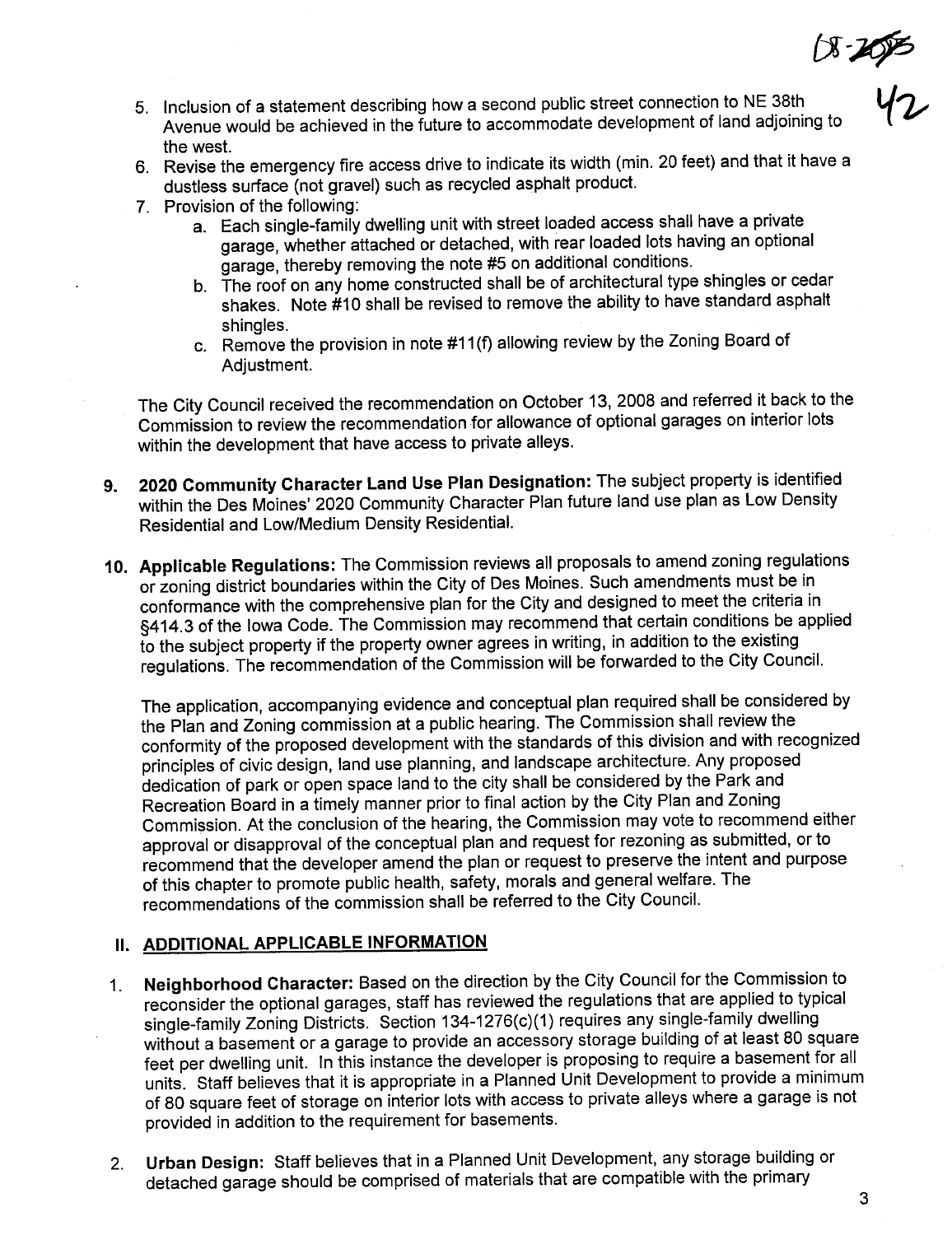dwelling such as lap siding (or vinyl lap-style) and shingled roof material. This storage building should be located in the rear yard no closer than five feet to any property line. While the City building regulations do not require a permit for a storage building under 120 square feet, any such structure is still required to be placed on an adequate foundation system or anchored to resist common wind loads.

#### SUMMARY OF DISCUSSION

Erik Lundy presented the staff report and recommendation.

GreQ Jones stated that he does not want the provision of a shed to preclude the construction of a garage.

Ted Irvine asked why is staff asking for a shed when the development has a basement.

Larry Hulse explained that items such as mowers cannot be stored in a basement.

Ted Irvine asked if other developers have been asked to do the same.

Erik Lundy stated that in all PUD's developers have been required to build garages. In this case it was unusual to allow optional garages for some lots but this development was considered to be unique in that it provided private alleys.

Brian Millard stated that anything that contains gasoline cannot be stored in the house.

Leisha Barcus asked about the letter from Linda Westergaard where she states that City staff apparently proposed making some changes in shingle style and changes to the landscaping plans from the plans that were originally approved and according to staff recommendation nothing has changed. Staff should let her know that there have not been any changes since the Commission recommendations were sent to CounciL.

Erik Lundy stated he thought she may have been talking about the previous changes required by the Plan & Zoning Commission in their recommendation on September 18, 2008.

Ted Grob 800 50<sup>th</sup> Street. West Des Moines stated that they were told in the beginning by staff, it was recommended by P&Z Commission and confirmed by City Council that if alleys were added and if he would build houses with a full basement he would be allowed to have optional garages on all but 42 of their lots. According to the building code the builder must provide a full basement or a shed, they have been asked to provide both which means they will have to spend an additional \$200,000 on the subdivision to build 135 sheds. This is in addition to the existing list of expensive requirements that they have been asked to meet. Adding 135 sheds would not make it a more attractive place to live. It would put them at a competitive disadvantage based on how other builders are currently regulated and they would create a financial and aesthetic detriment to sales.

Brian Millard asked where would people store there lawn mowers, tillers, and gas cans if sheds are not built.

Ted Grob stated that he does not know and the code only requires that there is a basement or a shed.

Larry Hulse explained that in an "R-1" district the minimum requirements do not require a garage, rather it requires a parking area and a shed and/or a basement. However, this is a PUD zoning request.. Staff did not require the alleys but said they would be a good idea. The garage and shed got added because of some concerns expressed by Council and neighboring residents.

4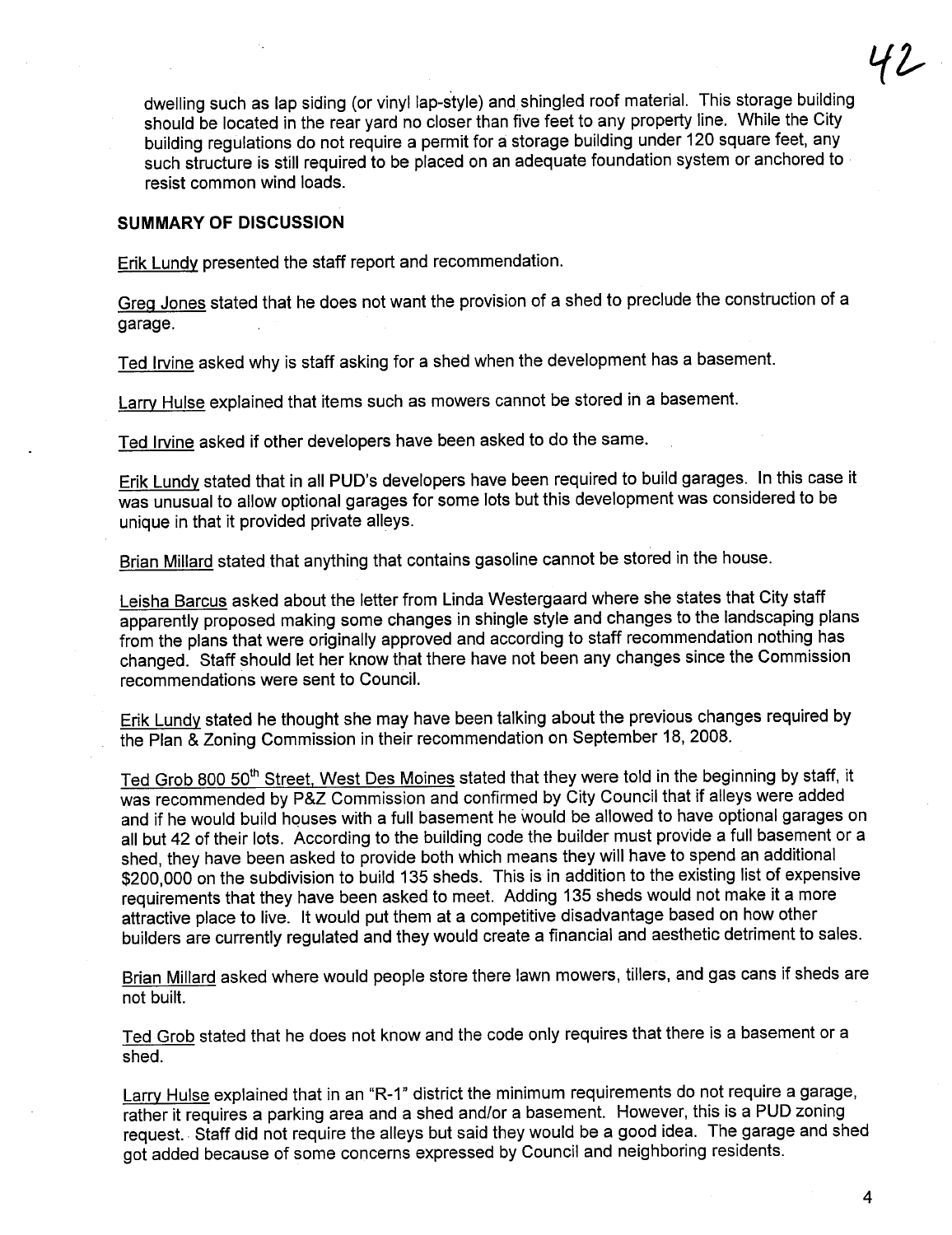Greg Jones stated that the streetscape is going to look so much better without a driveway, having '*I*'(*I*)

Ted Irvine asked about the impact of the shed requirement on sale price and market for home purchasers.

Ted Grob stated that this has become an expensive subdivision because of the requirements that the City has placed on him. His preference is to have a normal design subdivision that allows optional garages without spending money on alleys

JoAnne Coriqliano asked if there is going to be a homeowners association.

Ted Grob stated yes, the alleys will be owned and maintained by the homeowners association.

JoAnne Coriqliano stated that she see no problem because usually the homeowners association will make sure the area is kept neat and tidy.

## CHAIRPERSON OPENED THE PUBLIC HEARING

There was no one in the audience to discuss this item.

## CHAIRPERSON CLOSED THE PUBLIC HEARING

Dann Flaherty pointed out that he was absent at the meeting when the Commission voted on this earlier, but he thinks that when building a subdivision like this they need garages in the back of these units.

Kent Sovern moved to affirm the previous Plan & Zoning recommendation to allow optional garages on interior lots served by alleys (no shed required).

Motion passed 8-3 (Brian Millard, Jim Martin, and Dann Flaherty opposed).

Respectfully submitted,

Michael Ludwig, AICP Planning Administrator

MGL:clw

Attachment

08-1963 75

 $w - y$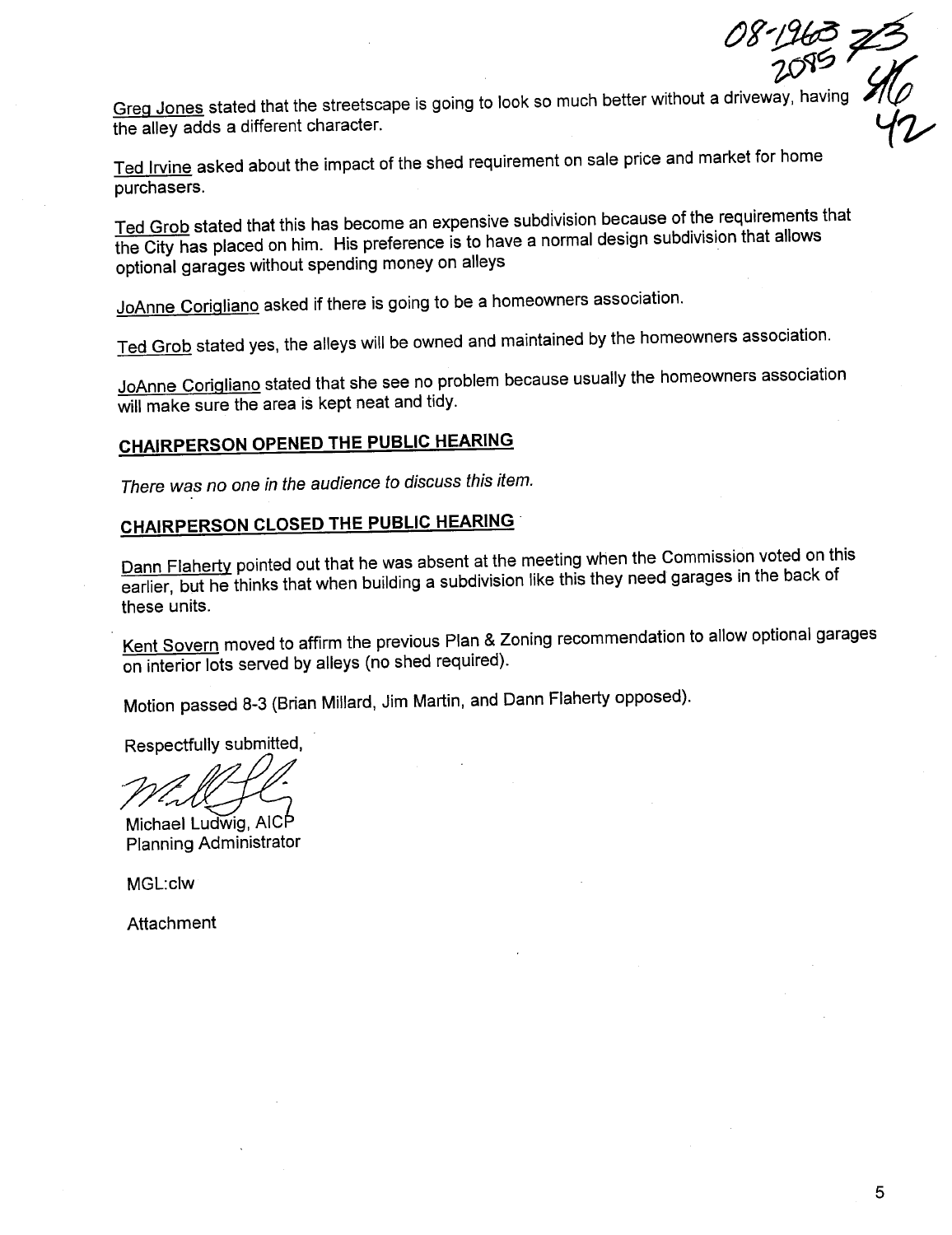September 29, 2008

 $087227$  $Y$ 

Honorable Mayor and City Council City of Des Moines, Iowa

Members:

Communication from the City Plan and Zoning Commission advising that at their meeting held September 18, 2008, the following action was taken:

### COMMISSION RECOMMENDATION:

After public hearing, the members voted 8-0 as follows:

|                                                        | <b>Commission Action:</b> | Yes | <b>Nays</b> | Pass | Absent |
|--------------------------------------------------------|---------------------------|-----|-------------|------|--------|
| CITY OF DES MOINES                                     | Leisha Barcus             | Х   |             |      |        |
|                                                        | JoAnne Corigliano         | Χ   |             |      |        |
|                                                        | <b>Shirley Daniels</b>    |     |             |      | Χ      |
|                                                        | Jacqueline Easley         | Х   |             |      |        |
| CITY PLAN AND ZONING COMMISSION<br>ARMORY BUILDING     | Dann Flaherty             |     |             |      | Χ      |
| 602 ROBERT D. RAY DRIVE<br>DES MOINES, IOWA 50309-1881 | <b>Bruce Heilman</b>      | X   |             |      |        |
| (515) 283-4182                                         | <b>Ted Irvine</b>         |     |             |      | Χ      |
| ALL-AMERICA CITY                                       | Jeffrey Johannsen         | X   |             |      |        |
| 1949, 1976, 1981                                       | Greg Jones                | X   |             |      |        |
| 2003                                                   | <b>Frances Koontz</b>     |     |             |      | Χ      |
|                                                        | Jim Martin                | х   |             |      |        |
|                                                        | Brian Millard             |     |             |      | Χ      |
|                                                        | Mike Simonson             |     |             |      | Χ      |
|                                                        | Kent Sovern               | Χ   |             |      |        |
|                                                        | Marc Wallace              | Χ   |             |      |        |

APPROVAL of a request from Savannah Homes, Inc. represented by Ted Grob (officer), Central Iowa Developers, LC (owners) to be found in conformance with the existing Des Moines' 2020 Community Character Plan and amend the Silver Leaf PUD Conceptual Plan for property located at 5100 NE 28<sup>th</sup> Avenue to allow reconfiguration of the street, alley, and lot layout, including an increase in the number of lots from 131 to 158 subject to the following conditions: (ZON2008- 00130)

- 1. Addition of a note stating that each builder/owner is responsible for lot maintenance, erosion control and adhering to all EPA and DNR standards.
- 2. One additional tree per two lots, which means 1 street tree per lot and 79 additional trees throughout the development.
- 3. Provision of a temporary turnaround for emergency apparatus on the north end of the north/south collector street.
- 4. The northernmost east/west street shall have a 26-foot back to back paved width.
- 5. Inclusion of a statement describing how a second public street connection to NE 38<sup>th</sup> Avenue would be achieved in the future to accommodate development of land adjoining to the west.



CITY PLAN AND ZONING COMMISSION DES MOINES, IOWA 50309-1881<br>(515) 283-4182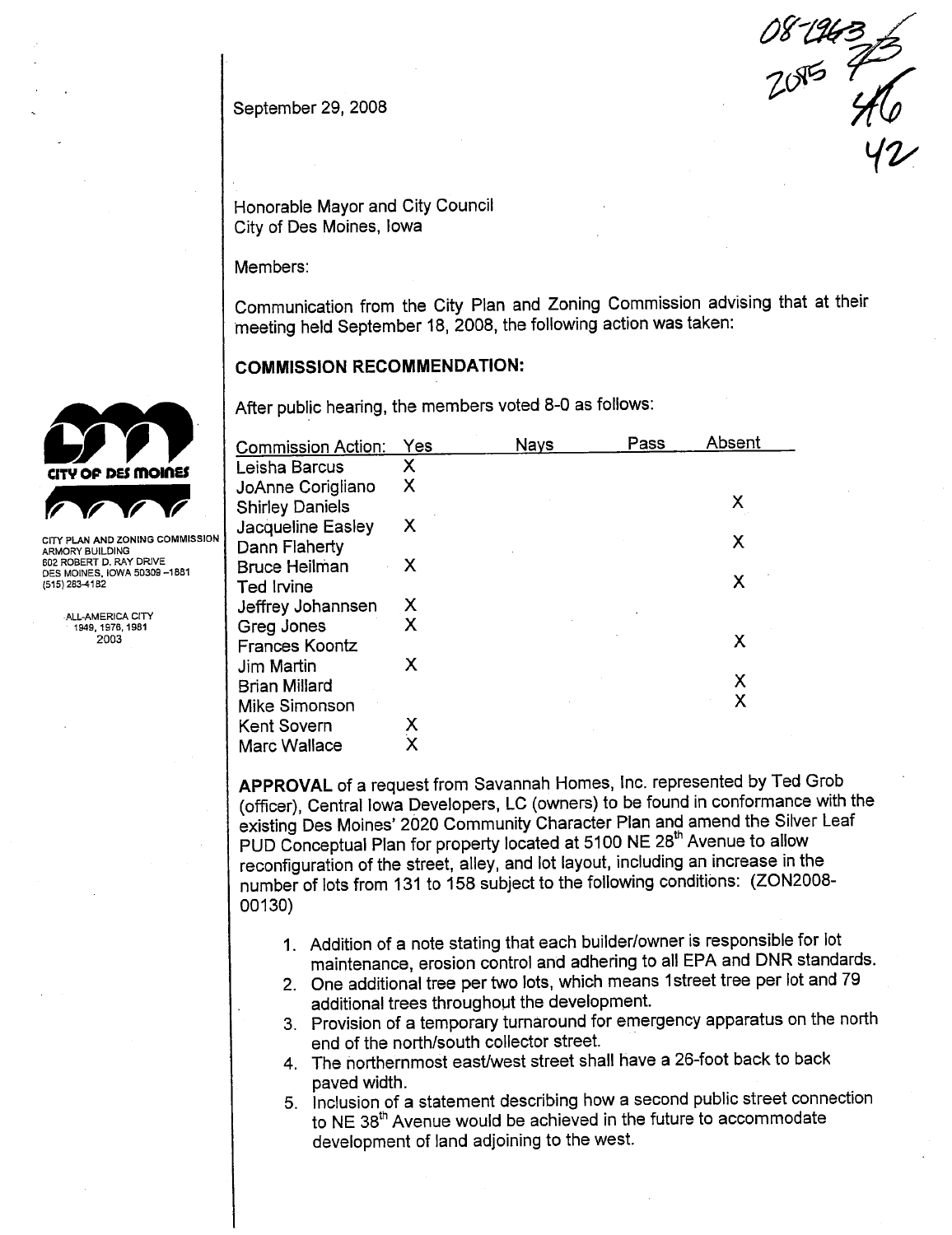- 6. Revise the emergency fire access drive to indicate its width (min. 20 feet) and that it have a dustless surface (not gravel) such as recycled asphalt product.
- 7. Provision of the following unless waived in part or whole by the Plan and Zoning Commission:
- 8. Each single-family dwelling unit with street loaded access shall have a private garage, whether attached or detached, with rear loaded lots having an optional garage, thereby removing the note #5 on additional conditions.
- 9. Revision of note #9 that if vinyl siding is selected, it must be at least 44 mills thick. (deleted per motion)
- 10. The roof on any home constructed shall be of architectural type shingles or cedar shakes. Note #10 shall be revised to remove the ability to have standard asphalt shingles.
- 11. Remove the provision in note #11 (f) allowing review by the Zoning Board of Adjustment.

#### Written Responses

1 In Favor

6 In Opposition

This item will require a 6/7 vote of City Council due to the percentage adjoining property owners in opposition.

## STAFF RECOMMENDATION AND BASIS FOR APPROVAL

Staff recommends that the proposed amendment be found in conformance with the existing Des Moines' 2020 Community Character Plan. Staff recommends approval of the requested amendment to the "Silver LeaF PUD Conceptual Plan subject to the following revisions:

- 1. Addition of a note stating that each builder/owner is responsible for lot maintenance, erosion control and adhering to all EPA and DNR standards.
- 2. Provision of a note stating that one street tree per parcel for a dwellng unit and one additional over story tree shall be planted by the home builder, within either the front or rear yard area, of each parcel for a dwelling unit.
- 3. Provision of a temporary turnaround for emergency apparatus on the north end of the north/south collector street.
- 4. The northernmost east/west street shall have a 26-foot back to back paved width.
- 5. Inclusion of a statement describing how a second public street connection to NE 38<sup>th</sup> Avenue would be achieved in the future to accommodate development of land adjoining to the west.
- 6. Revise the emergency fire access drive to indicate its width (min. 20 feet) and that it have a dustless surface (not gravel) such as recycled asphalt product:
- 7. Provision of the following unless waived in part or whole by the Plan and Zoning Commission:
	- a. Each single-family dwellng unit with street loaded access shall have a private garage, whether attached or detached, with rear loaded lots having an optional garage, thereby removing the note #5 on additional conditions.
	- b. Revision of note #9 that if vinyl siding is selected, it must be at least 44 mills thick.
	- c. The roof on any home constructed shall be of architectural type shingles or cedar shakes. Note #10 shall be revised to remove the abilty to have standard asphalt shingles.
	- d. Remove the provision in note #11 (f) allowing review by the Zoning Board of Adjustment.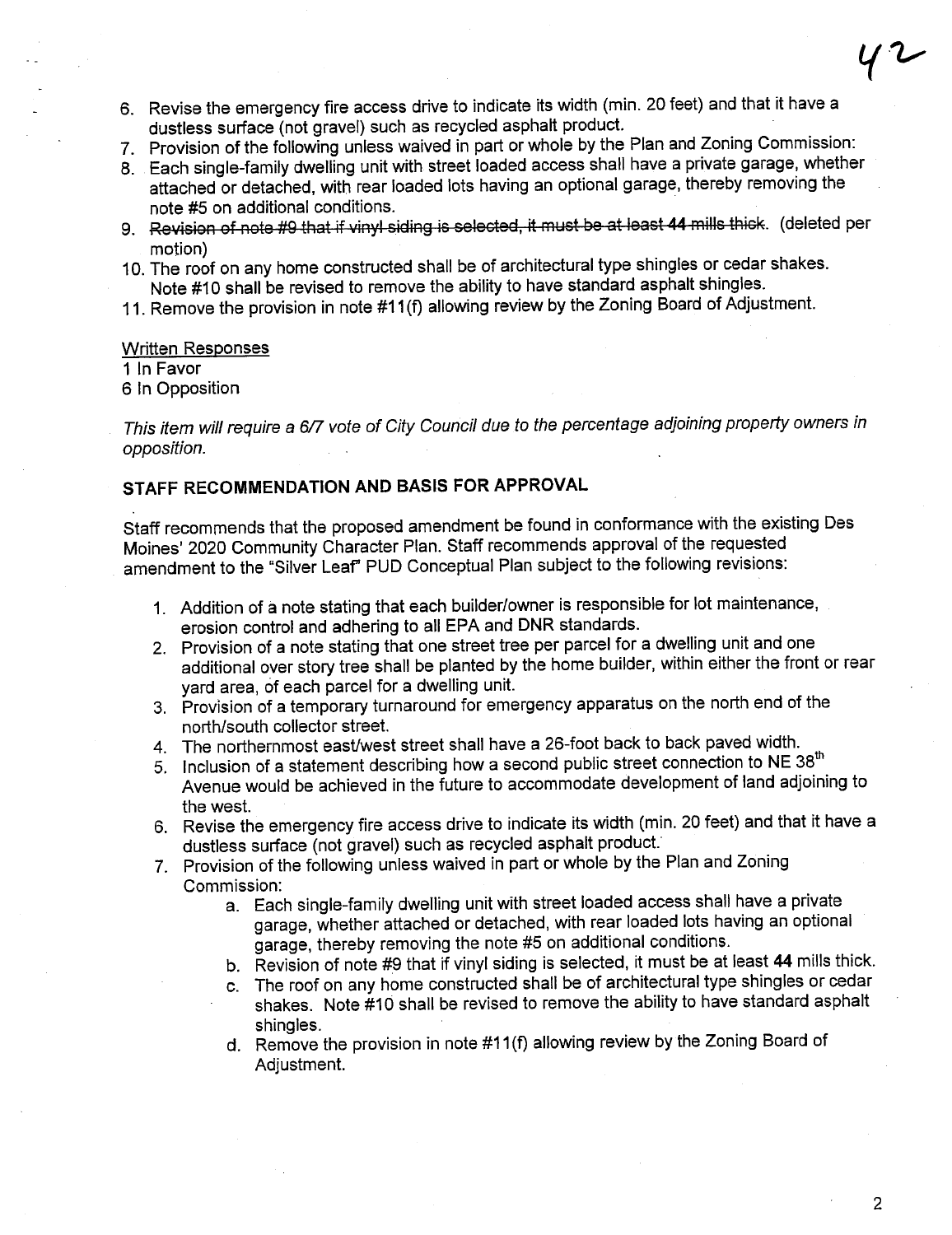$W^{\text{2D}}$ 

#### STAFF REPORT

#### i. GENERAL INFORMATION

- 1. Purpose of Request: The developer seeks to redesign the previously approved PUD Conceptual Plan which created a low to low/medium density residential subdivision with up to 112 single-family parcels surrounding a series of town parks and 19 two-unit parcels (38 dwellng units). The amendment proposes to eliminate the town parks in favor of a looped-grid street configuration and additional set-aside open space. The number of single-family lots would increase to 139 lots by generally reducing the size of private alley loaded lots to 50 feet wide and conventionally loaded lots to between 55 and 60-foot wide. The 19 two-unit parcels (38 dwellng units) would remain in the same configuration.
- 2. Size of Site: 38.25 acres.
- 3. Existing Zoning (site): "PUD" Planned Unit Development.
- 4. Existing Land Use (site): Vacant agricultural land.
- 5. Adjacent Land Use and Zoning:

North - "A-1", Use is vacant agricultural use.

South - "PUD" (Brook Run), Uses are mixed density residential dwellings.

East - "PUD" (Brook Run North), Use is vacant agricultural use.

West-"A-1" & "S" Suburban District (Polk County), Uses are vacant agricultural use and singlefamily residential dwellings.

- 6. General Neighborhood/Area Land Uses: The proposed development is located in the northeast portion of the City in an area that contains a mix of urban and rural residential development, agricultural land and commercial uses.
- 7. Applicable Recognized Neighborhood(s): N/A.
- 8. Relevant Zoning History: The subject property was rezoned to "PUD" District on August 20,2007 with approval of the Silver Leaf PUD Conceptual Plan. The subject property adjoins land to the east that was rezoned by the City Council on July 14, 2008 to "PUD" District for "Brook Run North" to allow 20 acres of medium density residential, 16.5 acres of low/medium density residential, and 1.3 acres of neighborhood commerciaL.
- 9. 2020 Community Character Land Use Plan Designation: The subject property is identified within the Des Moines' 2020 Community Character Plan future land use plan as Low Density Residential and Low/Medium Density ResidentiaL.
- 10. Applicable Regulations: The Commission reviews all proposals to amend zoning regulations or zoning district boundaries within the City of Des Moines. Such amendments must be in conformance with the comprehensive plan for the City and designed to meet the criteria in §414.3 of the Iowa Code. The Commission may recommend that certain conditions be applied to the subject property if the property owner agrees in writing, in addition to the existing regulations. The recommendation of the Commission will be forwarded to the City CounciL.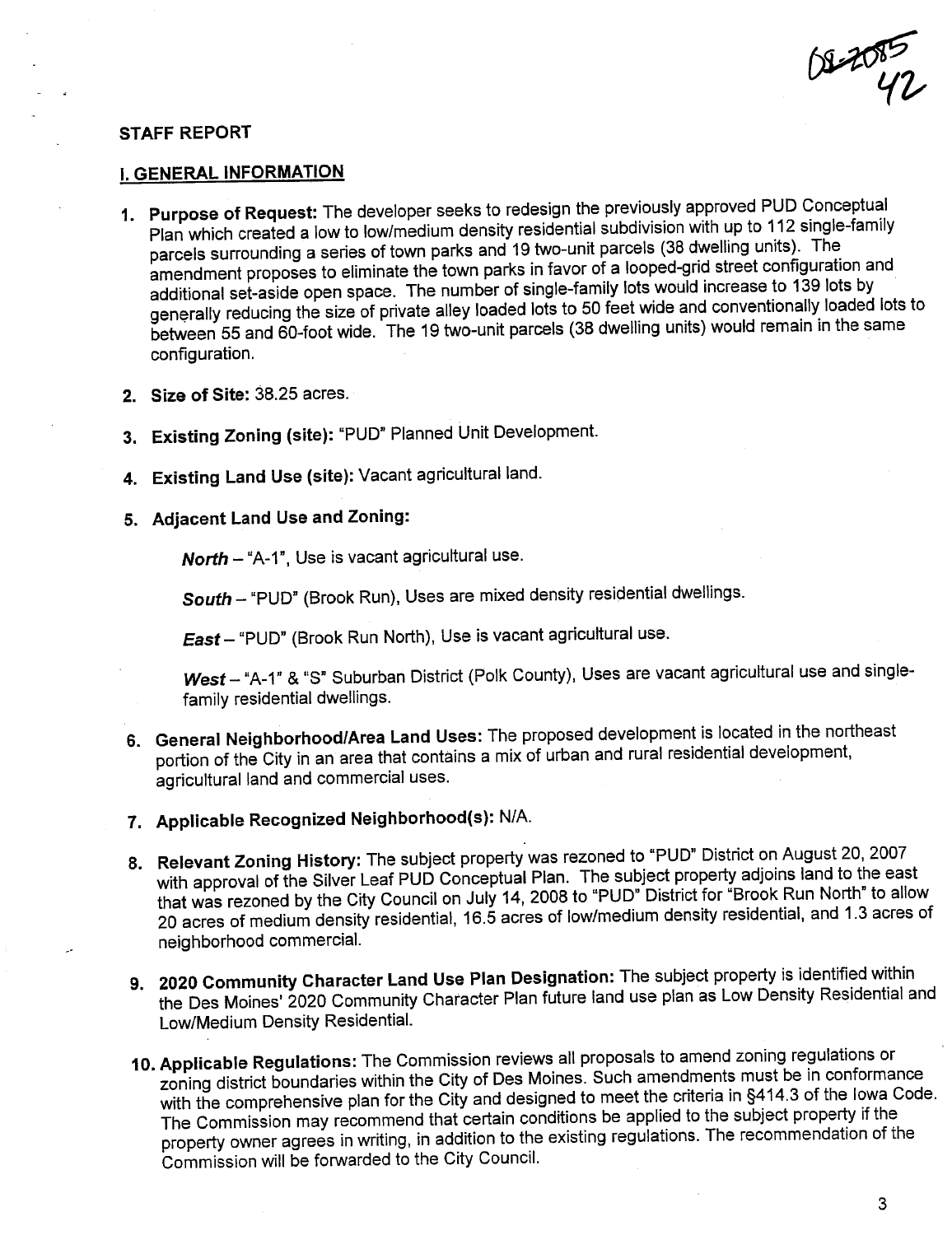The application, accompanying evidence and conceptual plan required shall be considered by the Plan and Zoning commission at a public hearing. The Commission shall review the conformity of the proposed development with the standards of this division and with recognized principles of civic design, land use planning, and landscape architecture. Any proposed dedication of park or open space land to the city shall be considered by the Park and Recreation Board in a timely manner prior to final action by the City Plan and Zoning Commission. At the conclusion of the hearing, the Commission may vote to recommend either approval or disapproval of the conceptual plan and request for rezoning as submitted, or to recommend that the developer amend the plan or request to preserve the intent and purpose of this chapter to promote public health, safety, morals and general welfare. The recommendations of the commission shall be referred to the City CounciL.

## II. ADDITIONAL APPLICABLE INFORMATION

- 1. Natural Features: The subject property is gently rolling in topography with a significant timbered drainage way along the western boundary. The Conceptual Plan proposes to keep the southwestern and western portion of this in a common open space area. A tree protection plan will be necessary as part of any amendment to the preliminary plat or grading plan, with no trees removed from the subject property prior to approval of a tree protection/mitigation plan. This is reflected in the Conceptual Plan requirements.
- 2. Drainage/Grading: The subject property drains generally south and west. There is a significant drainage way flowing north to south along the western edge of the property. The Conceptual Plan proposes to provide a substantial portion of the required detention within the common open space at the southwest corner of the development, along this drainage way. A note must be added to state that each builder/owner is responsible for lot maintenance, erosion control and adhering to all EPA and DNR standards.

No public storm sewer is currently available in the area. The applicant is responsible for meeting storm water management requirements and review of a grading/soil erosion protection plan. This wil be required to be revised with the review of an amendment to the preliminary subdivision plat by the Commission. The developer will also be responsible for filing a Storm Water Pollution Prevention Plan<br>(SWPPP) with the Iowa DNR. Issuance of an National Pollutant Discharge Elimination System (SWPPP) with the Iowa DNR. Issuance of an National Political Discharge Elimination Systems. (NPDES) storm water discharge permit will also be required of the developer by IDN

- 3. Utilties: Public sanitary sewer to serve the proposed development will be extended by the developer from the main near NE 38<sup>th</sup> Avenue and Brook Run Drive that was developed as part of the Brook Run PUD. Public water main wil be extended from the 12" Des Moines Waterworks main located in NE 38<sup>th</sup> Street. Water mains to serve the individual dwellings will now be located within the public streets rather than the previously planned "town parks". Electrical service is available to the development from NE 38th Avenue. However, all extension of electrical service to serve the development must be extended underground.
- 4. Landscaping & Buffering: The Conceptual Plan provides for a row of over-story frees spaced a<br> $\frac{1}{2}$  transfer a row of the DLID plang NE 38<sup>th</sup> Avenue right-oriented and transference and the space of the DLID plang N minimum of 50' on center to be located in the south 15' of the PUD along NE 38' Avenue right-of-way in lieu of required street trees in order to avoid overhead lines within the right-of-way. There are also five overstory trees proposed in the roundabout. Staff believes that the Conceptual Plan should also require installation of at least one street tree per single-family parcel with at least one additional over story tree planted by the home builder within each parcel with a dwellng unit, in order to ensure shading for better energy conservation over time.
- 5. Neighborhood Character: The proposed development concept provides for some narrower lot sizes<br>(minimum 50'-wide) to be served by common privately maintained drives at the rear of lots in the same (minimum 50'-wide) to be served by common privately maintained direct at the rear of lots in the same of the same same same same of the same same of the same same same we can be absorbed for a front loaded driveway that wo fashion as a public alley, thereby eliminating the need for a front loaded driveway that would take up lot width. For lots to be served by rear access drives, the plan proposes a 20' front yard house setback with porches as close as 15' from the front property line to accommodate the rear yard 4